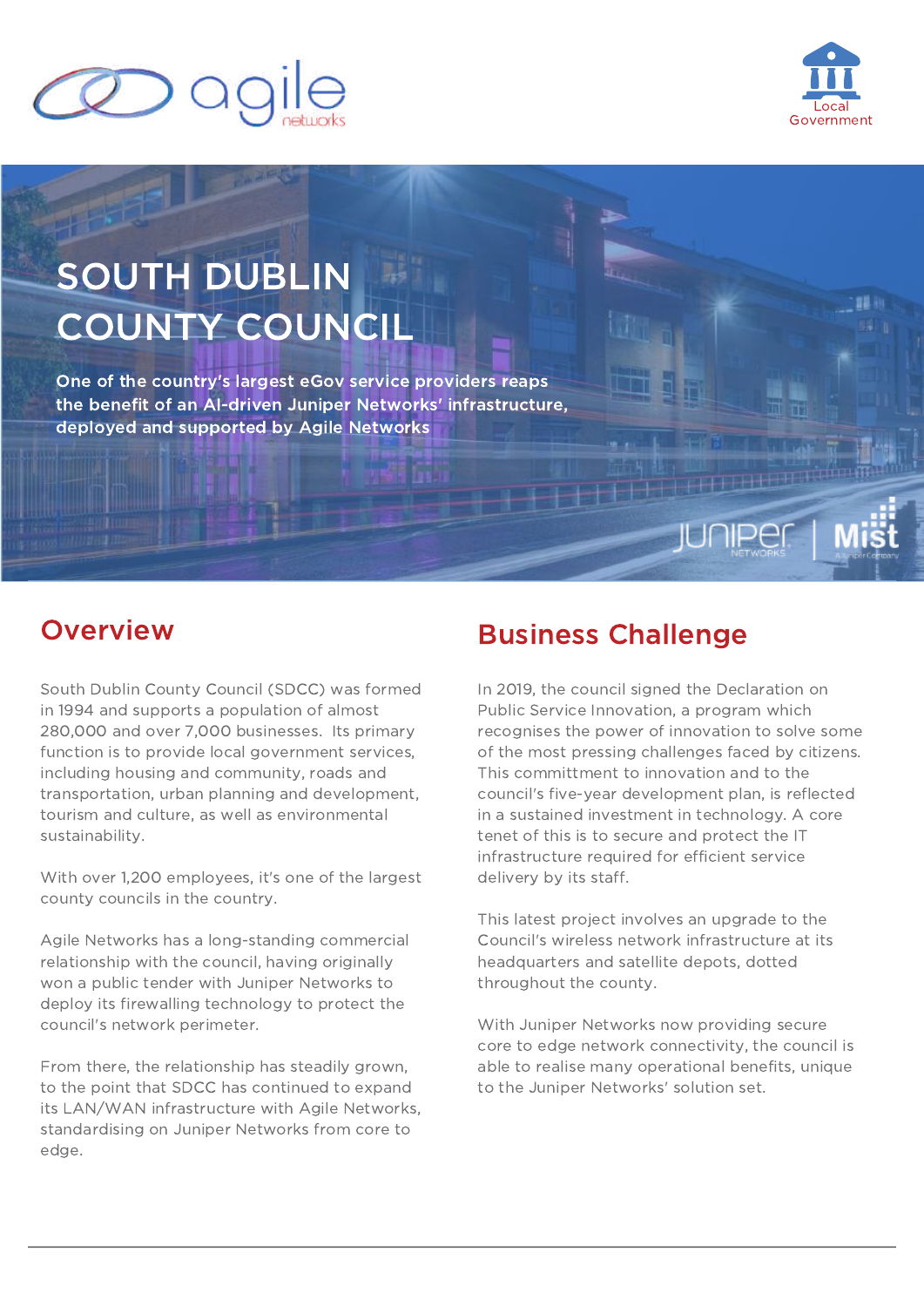*"In designing network architecture, our aim is always to future-proof the infrastructure to protect investment and to allow the client to easily grow and scale beyond the current project parameters."*

Andrew Byrne, Technical Consultant, Agile Networks



## Technology At A Glance

Original Infrastructure Deployment

A cost-effective solution for demanding converged data, voice, and video enterprise access networks. A compact, fixedconfiguration 1U device, which supports Juniper's unique Virtual Chassis technology for interconnecting up to 10 switches that can be managed as a single device.

QFX5110 Switch

The QFX5110 line of switches is Juniper Network's versatile fixed-chassis solution for hybrid cloud deployments. The small form-factor data centre switches are designed for either core or aggregation environments with high performance and low latency.

• SRX1500 Services Gateway

A high-performance security appliance, the SRX1500 provides ultra-fast, high-speed firewalling and intrusion protection. It protects distributed enterprise campus locations for small to midsize data centres. The SRX1500 easily extends to protect end-user devices.

#### Latest Upgrade

• EX3400 Ethernet Switch Juniper Mist Wireless LAN Platform

An AI-driven platform built on a microservices cloud architecture. Over 60 Mist access points have been deployed at headquarters and at regional depots to deliver exceptional network user services by simplifying and automating network operations and troubleshooting.

Juniper Connected Security

Including Security Director, Juniper ATP Cloud, and Junos Space Security Director with Juniper Policy Enforcer. This builds defenses into the network to automatically protect data, devices and workloads across the organisation.

### Service Wrap with Maximum Network Uptime

Juniper Mist Wired Assurance allows the team at Agile to easily integrate management and monitoring of the SDCC infrastructure to their Network Operations Centre, performed on a 24x7 basis.

Using an overlay of Solarwinds, a powerful IT management tool, staff can immediately identify network issues. For example, the Mist platform will visually identify the user, switch or access point that is not conforming with the set SLA in less than 10 seconds. It will then proactively turn these insights into automated actions to identify and resolve issues, ensuring swift responsiveness, consistent network performance and maximum network uptime.

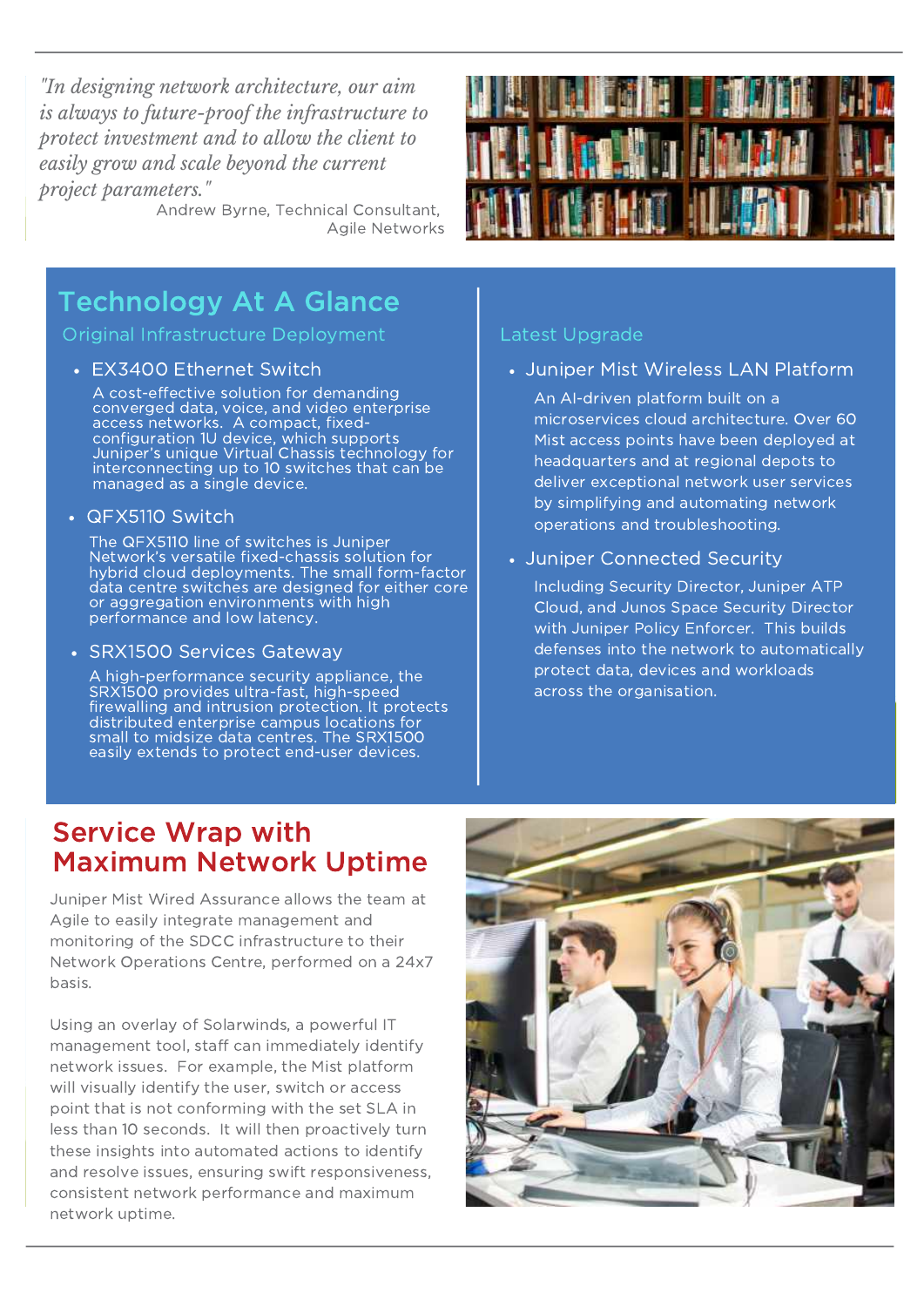# Securing Digital Assets

Agile Networks deployed a trio of integrated security solutions from Juniper to protect the local government's citizens and government apps and services.

Juniper Networks Connected Security takes a 360 degree approach, safeguarding users, applications, and infrastructure by extending security to all connection points across the network. It combines policy, detection and enforcement that centralises and automates security, while creating a smaller attack surface.

The central platform, Juniper Security Director, is a security management application that supports security policy administration. Policy Enforcer, built into Security Director, ensures that policies for multivendor network elements and firewalls are enforced closest to where the threat was detected.

Juniper Advanced Threat Protection Cloud (Juniper ATP Cloud), the third solution in the trio, provides cloud-based malware detection to identify known and unknown threats through threat feed information and sandboxing, machine learning, and threat deception techniques. Juniper ATP Cloud blocks or quarantines threats to prevent north-south or east-west threat propagation in the South Dublin County network.

For example, the council is constantly targeted with sophisticiated phishing attacks as staff email addresses are so public. However, its security office can easily add the IP addresses in ATP Cloud and it blocks them straight away.

The combination of the three connected security solutions creates a highly automated, threat-aware network that protects the council and its residents.



# High Performance Wi-Fi

Mist Access Points, deployed at headquarters and at eight satellite offices throughout the county, support 802.11ax (Wi-Fi 6), have patented virtual Bluetooth® LE, and Internet of Things (IoT) integration.

They work in conjunction with the Mist Cloud and AI Engine to collect and analyse metadata in near realtime from all wireless clients. This enables rapid problem detection, predictive recommendations and proactive correction, realising the self-driving network™.

Mist leverages the council's existing investment in Juniper LAN infrastructure with a cohesive approach to managing wired and wireless networks. With Mist, the focus is on user experience, underpinned by solid, consistent network performance and simplified operations for the SDCC infrastructure team.

*"Juniper Mist access points have the industry's most accurate and scalable location services. They could easily be used for contact tracing applications without the need for battery-powered BLE beacons."*

> Sean Nolan, Business Development Manager, Agile Networks